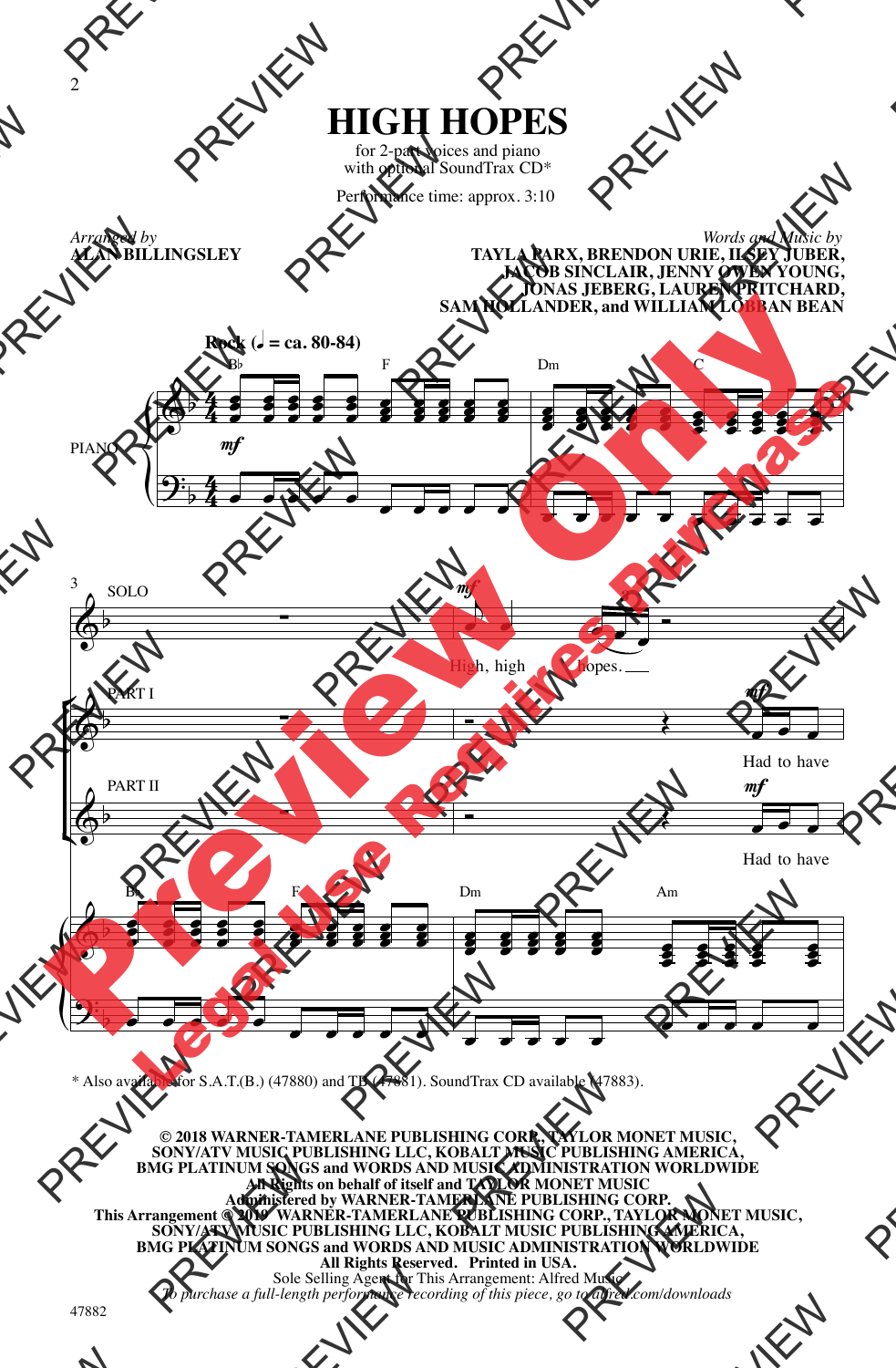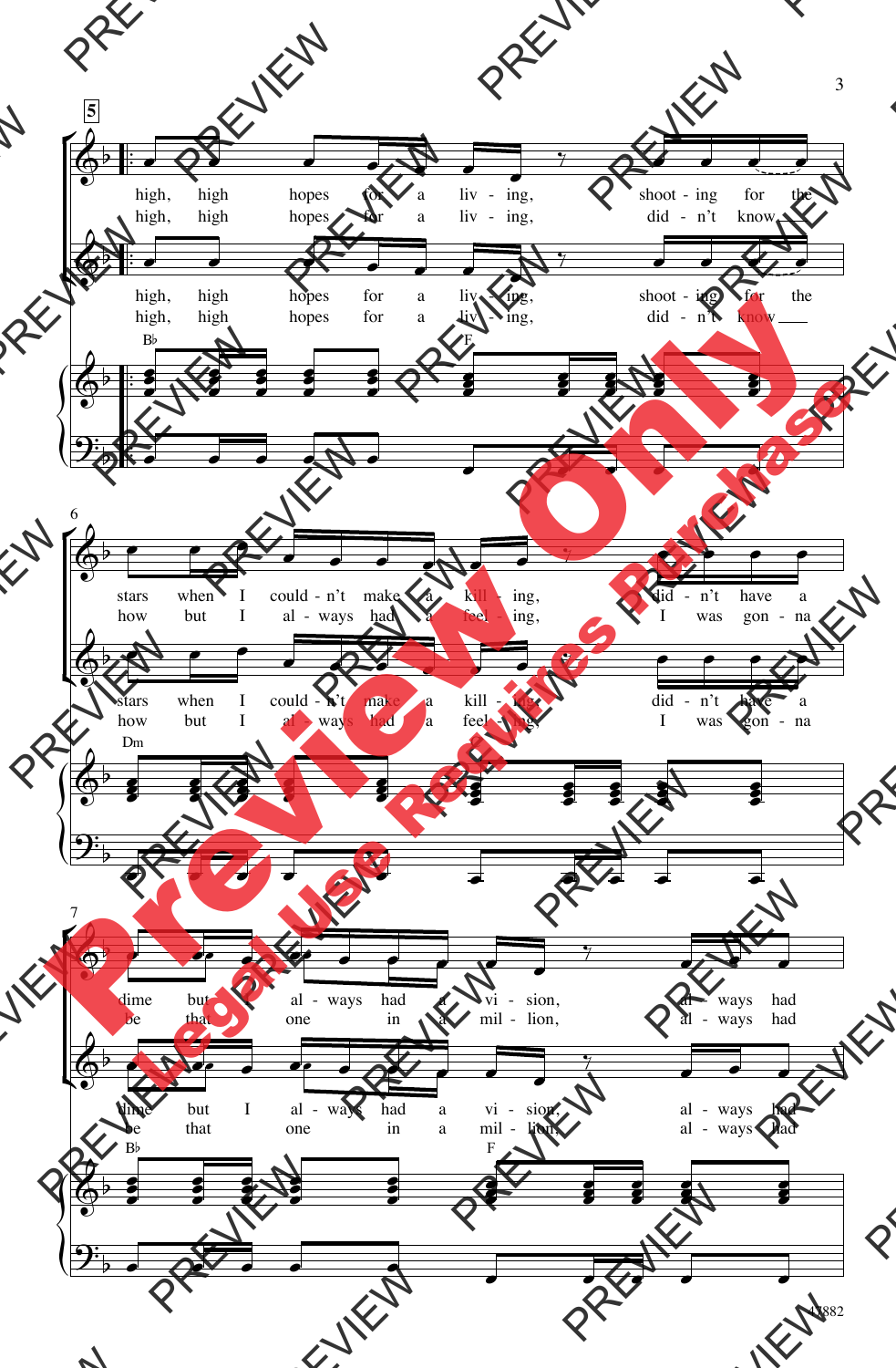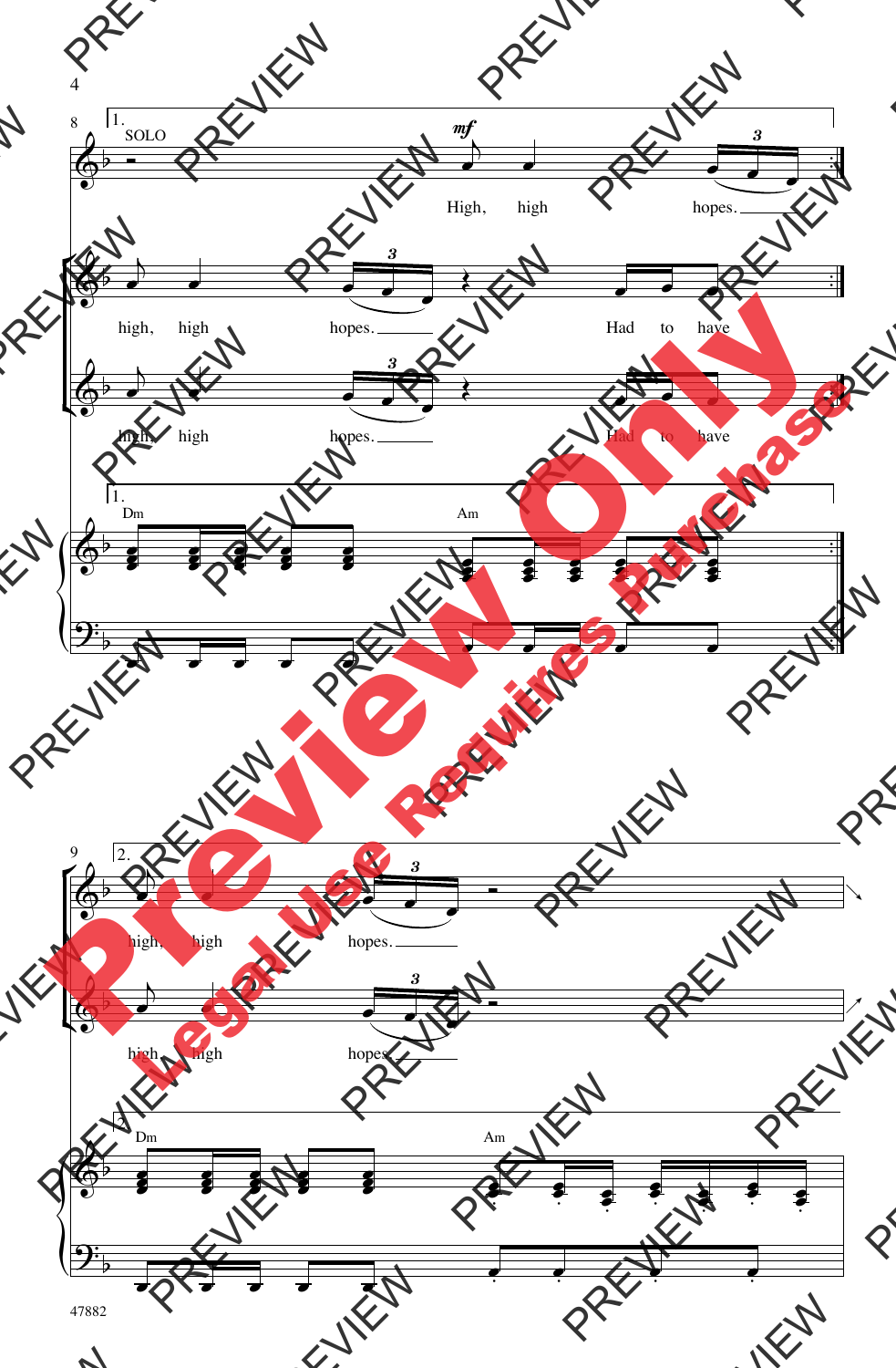

47882

5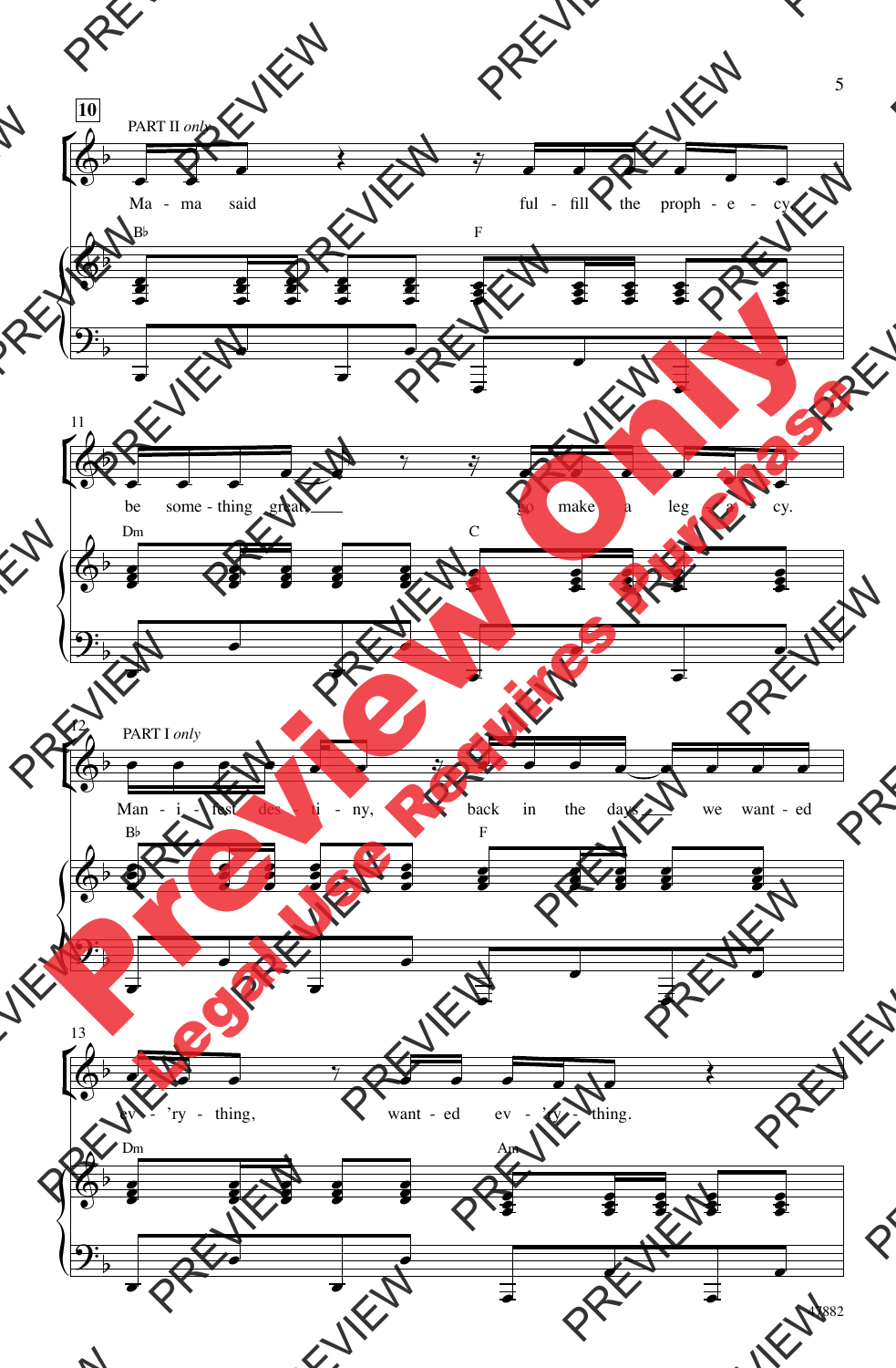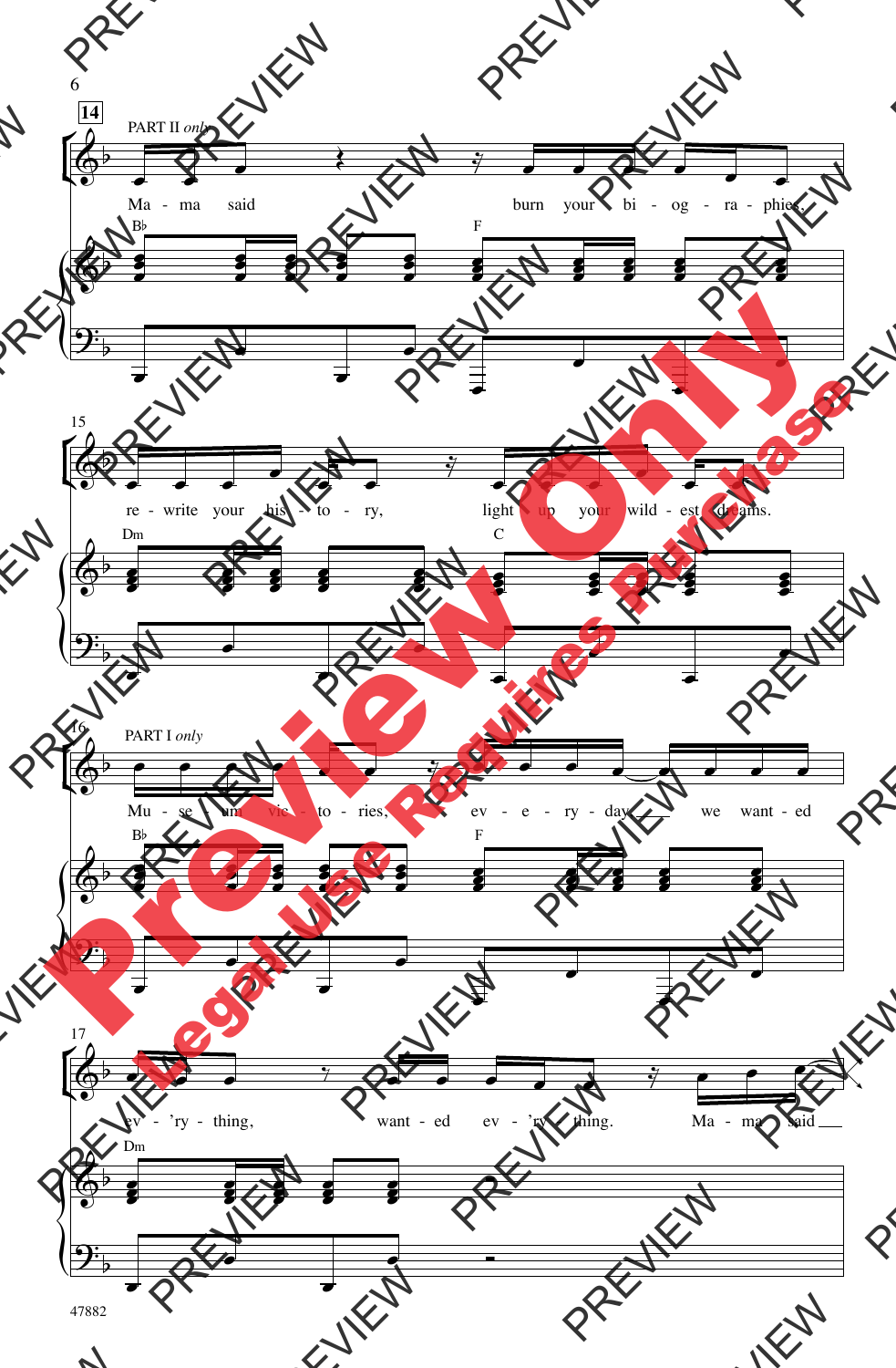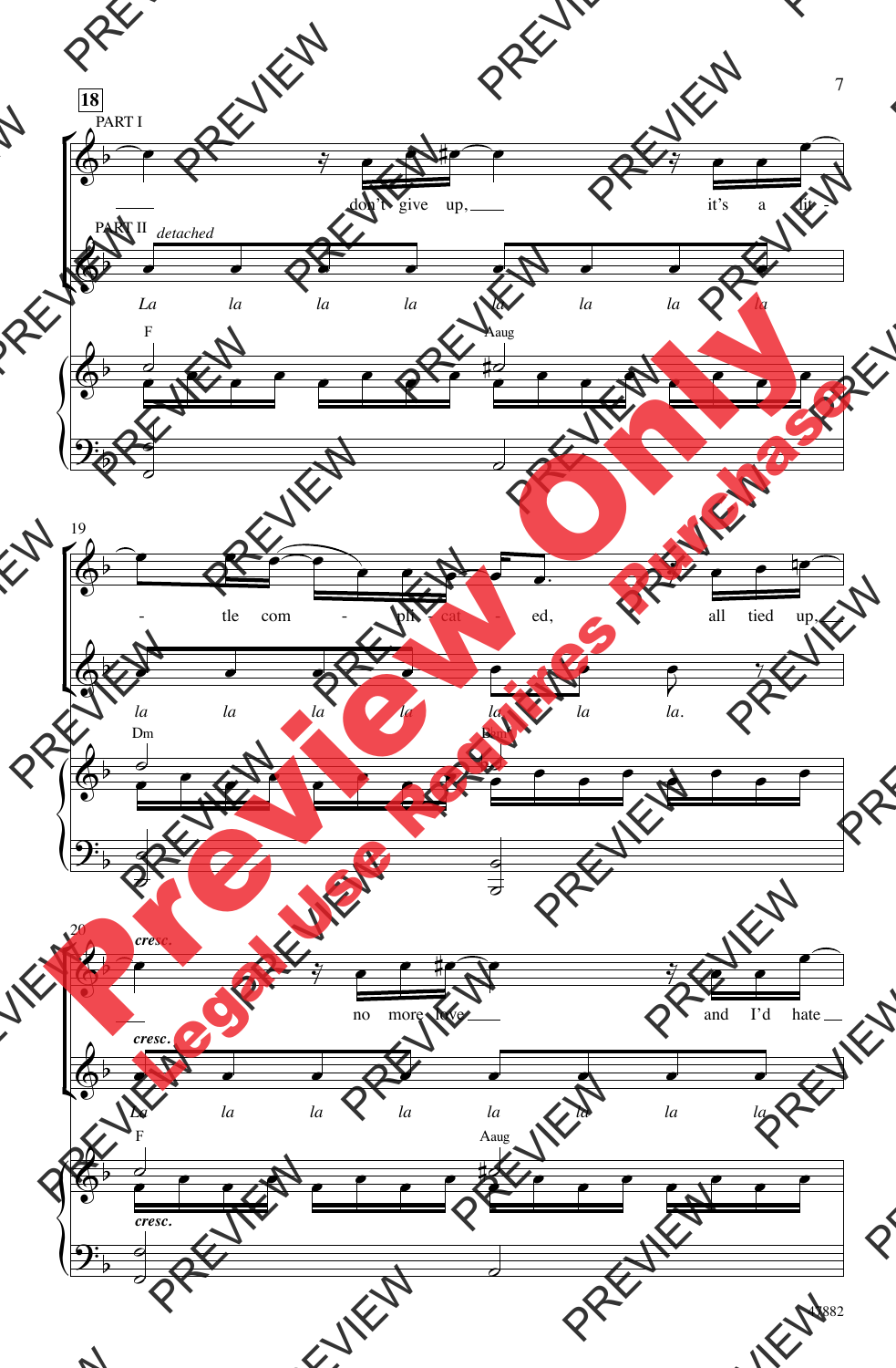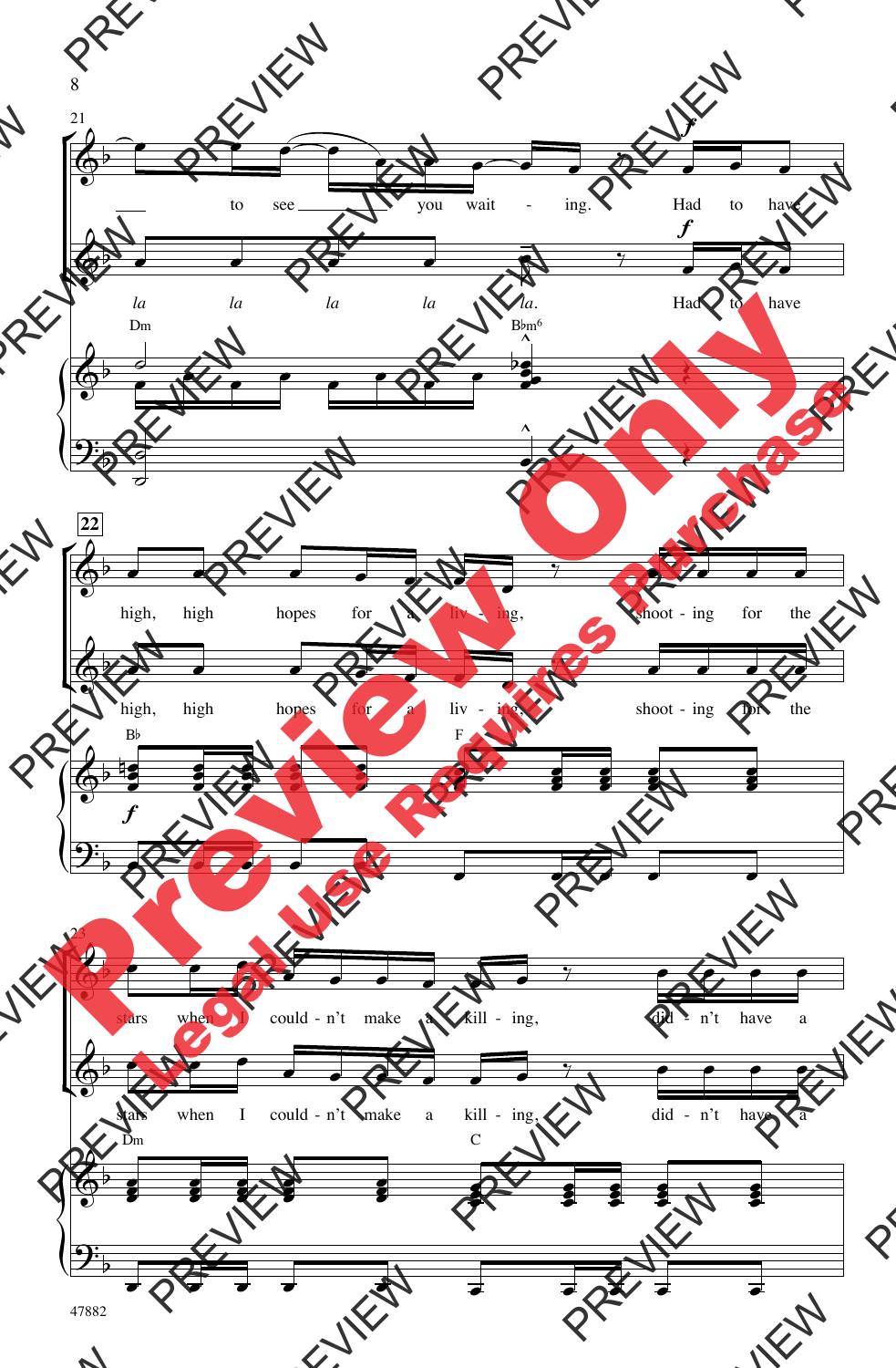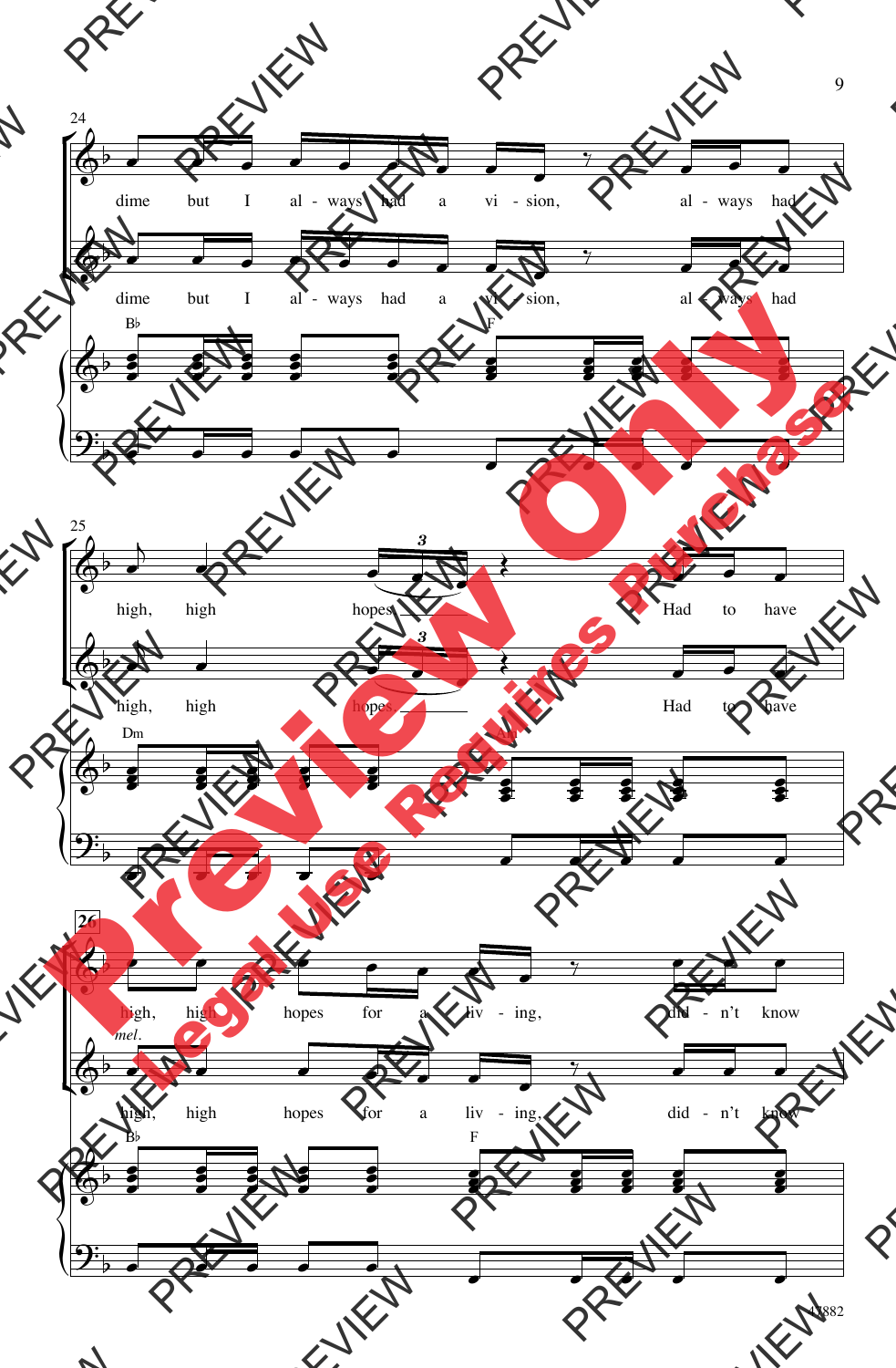![](_page_8_Figure_0.jpeg)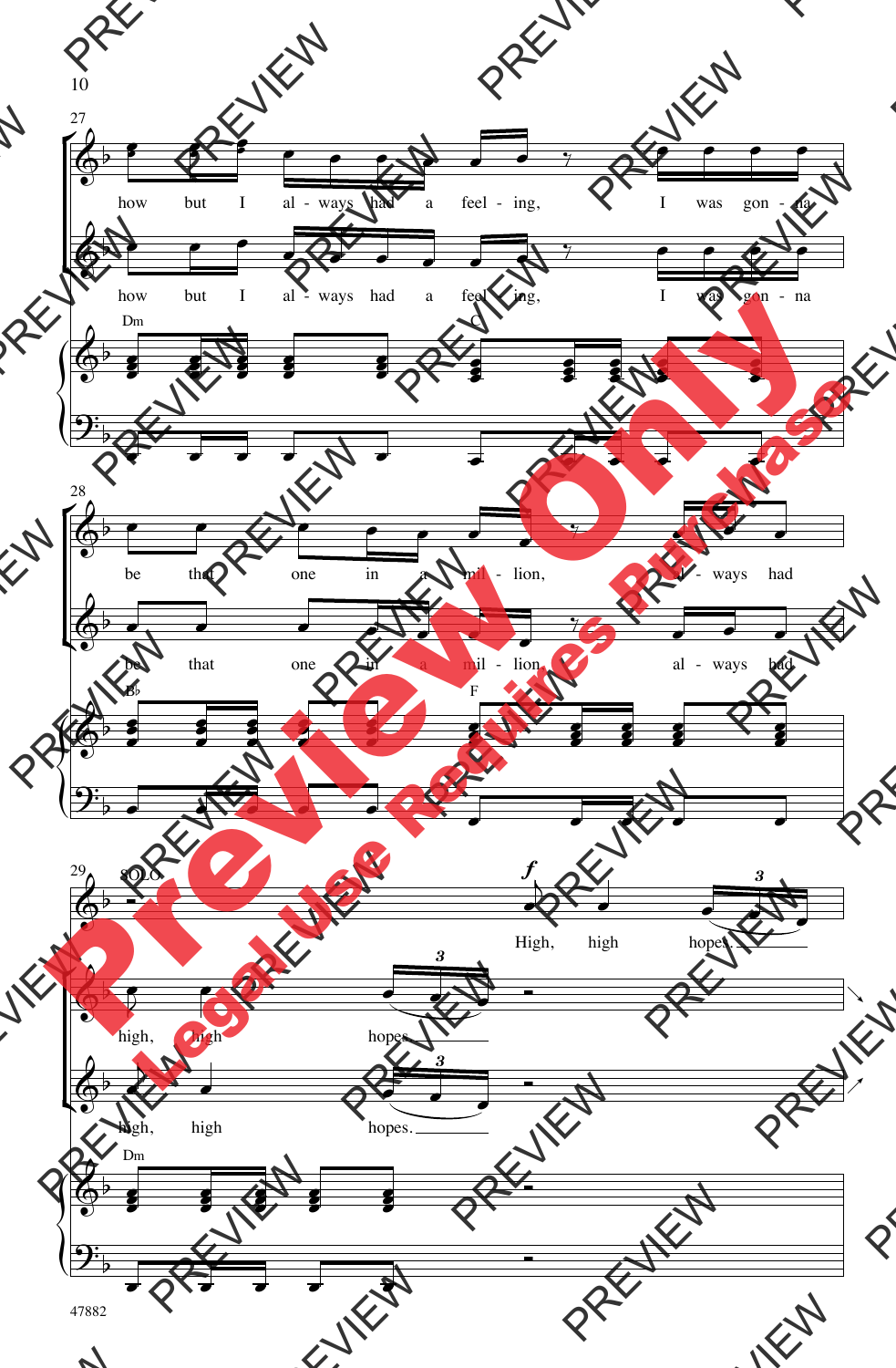![](_page_9_Figure_0.jpeg)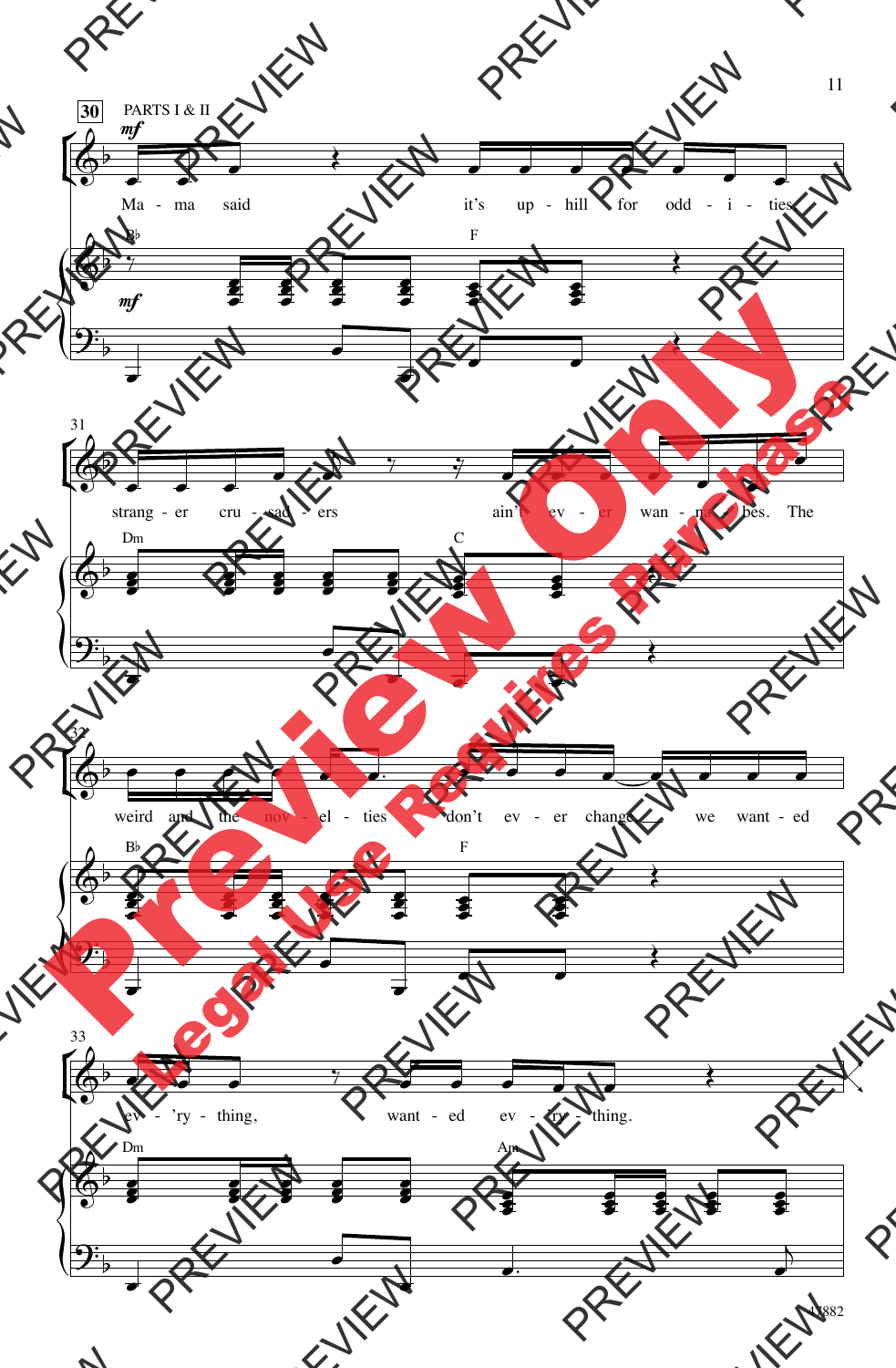![](_page_10_Figure_0.jpeg)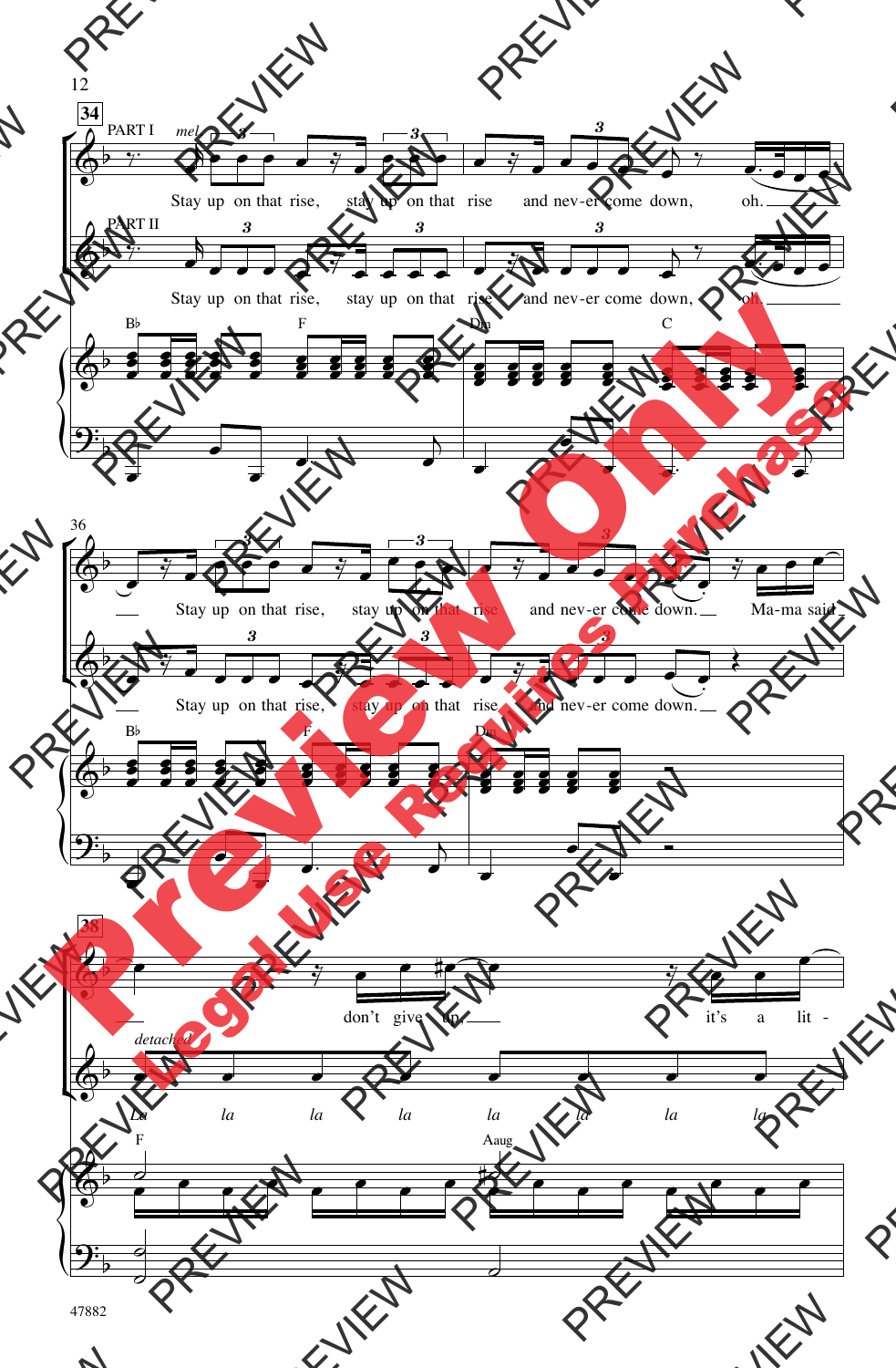![](_page_11_Figure_0.jpeg)

47882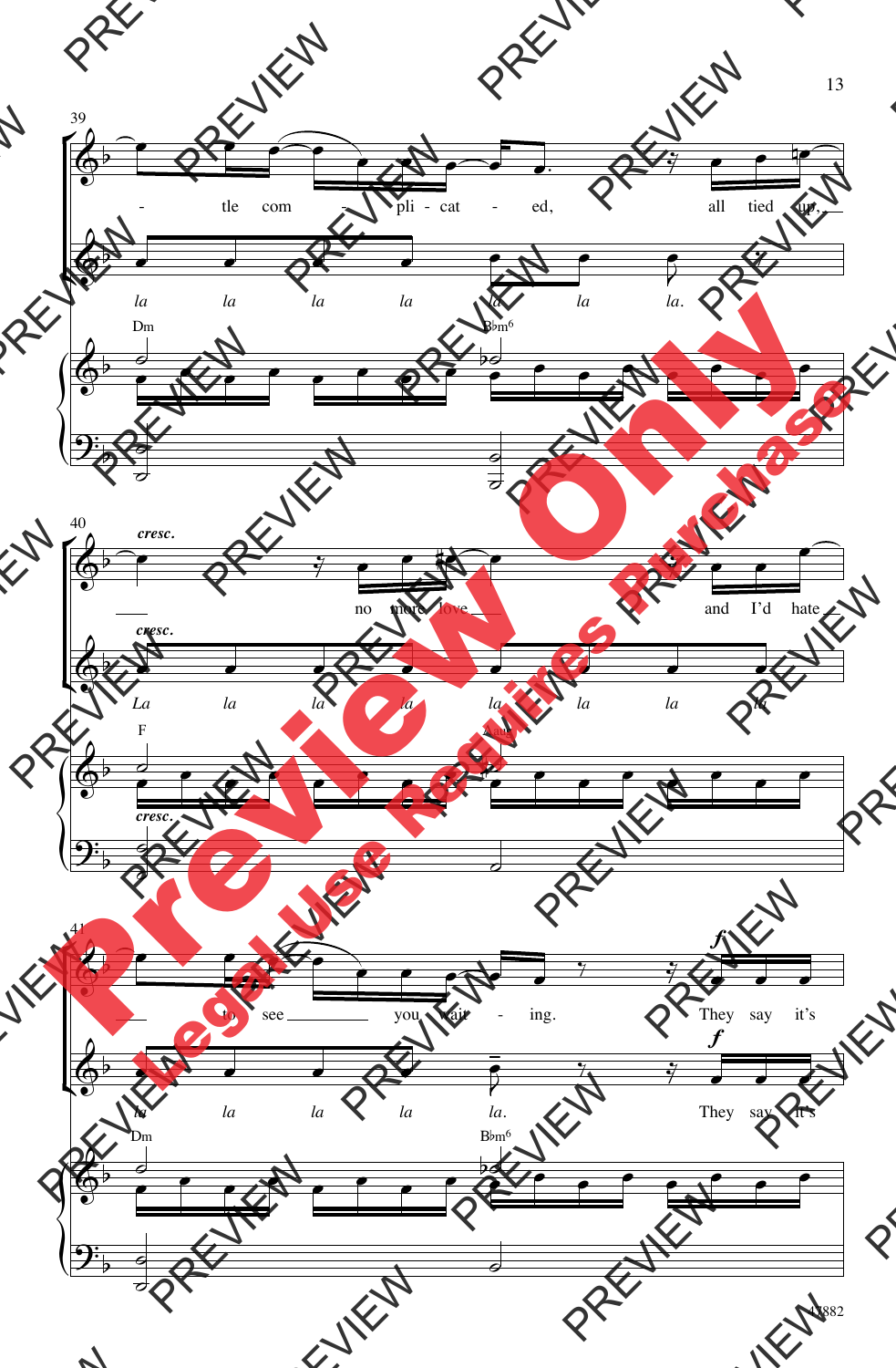![](_page_12_Figure_0.jpeg)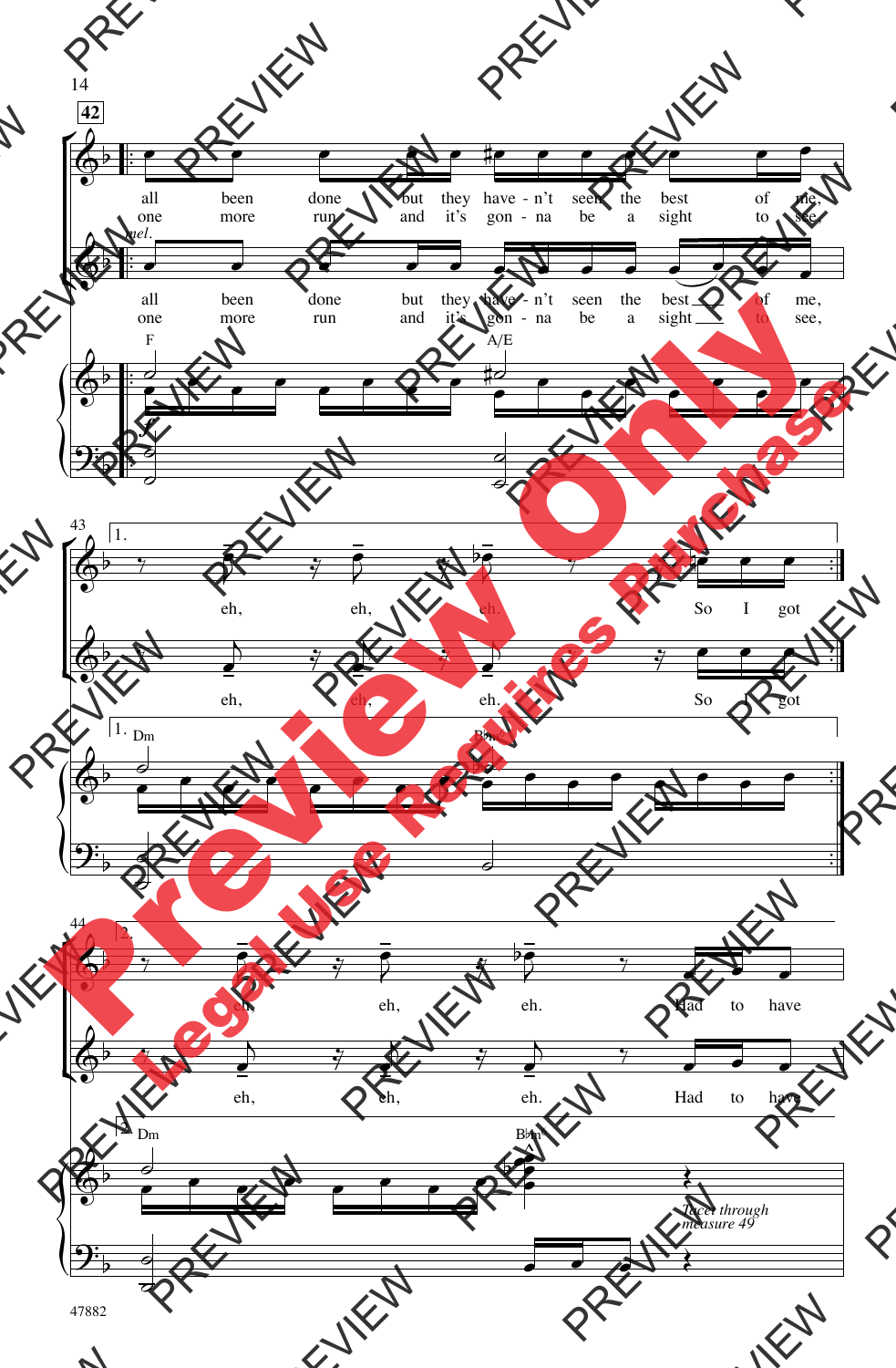![](_page_13_Figure_0.jpeg)

47882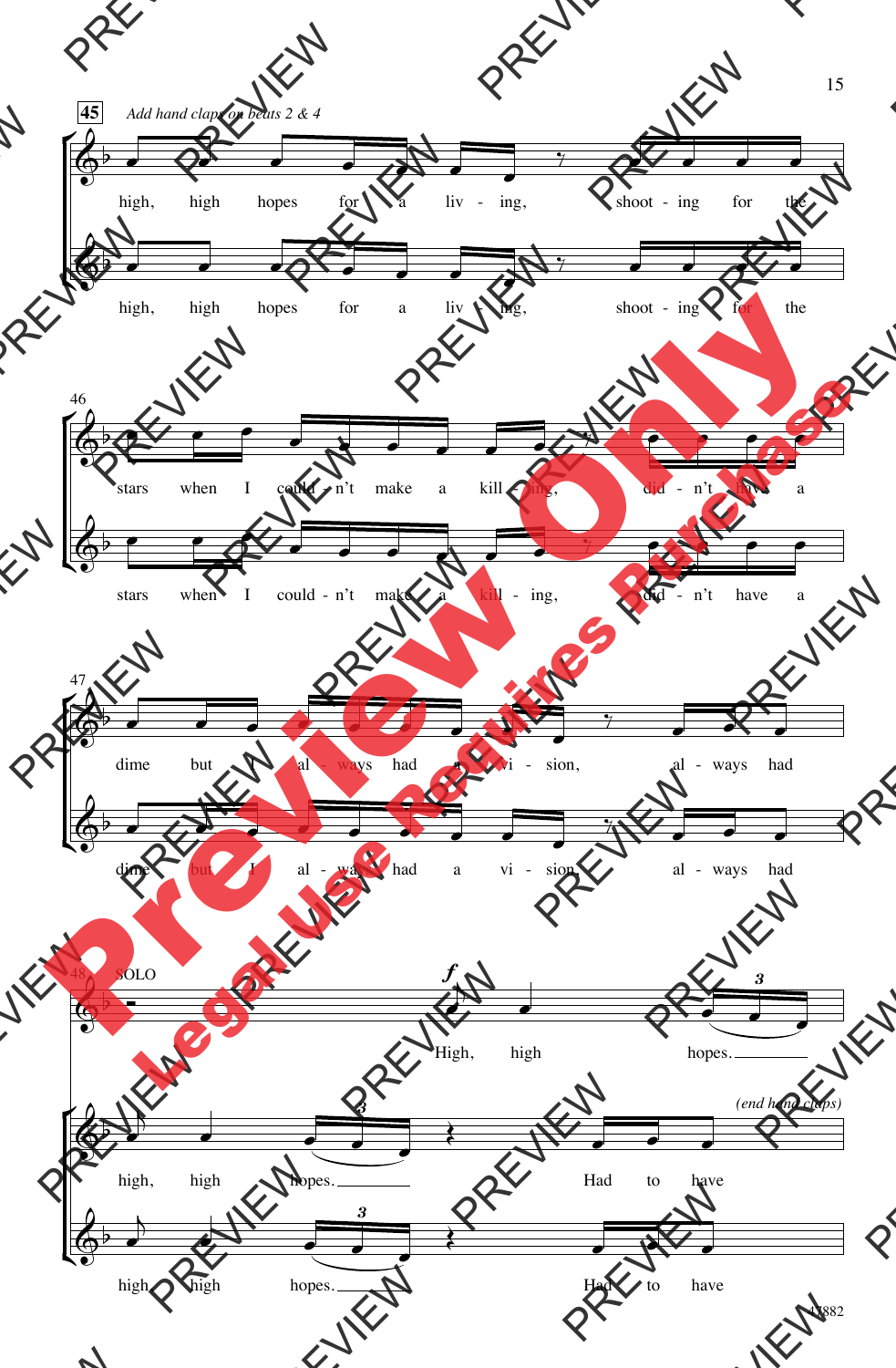![](_page_14_Figure_0.jpeg)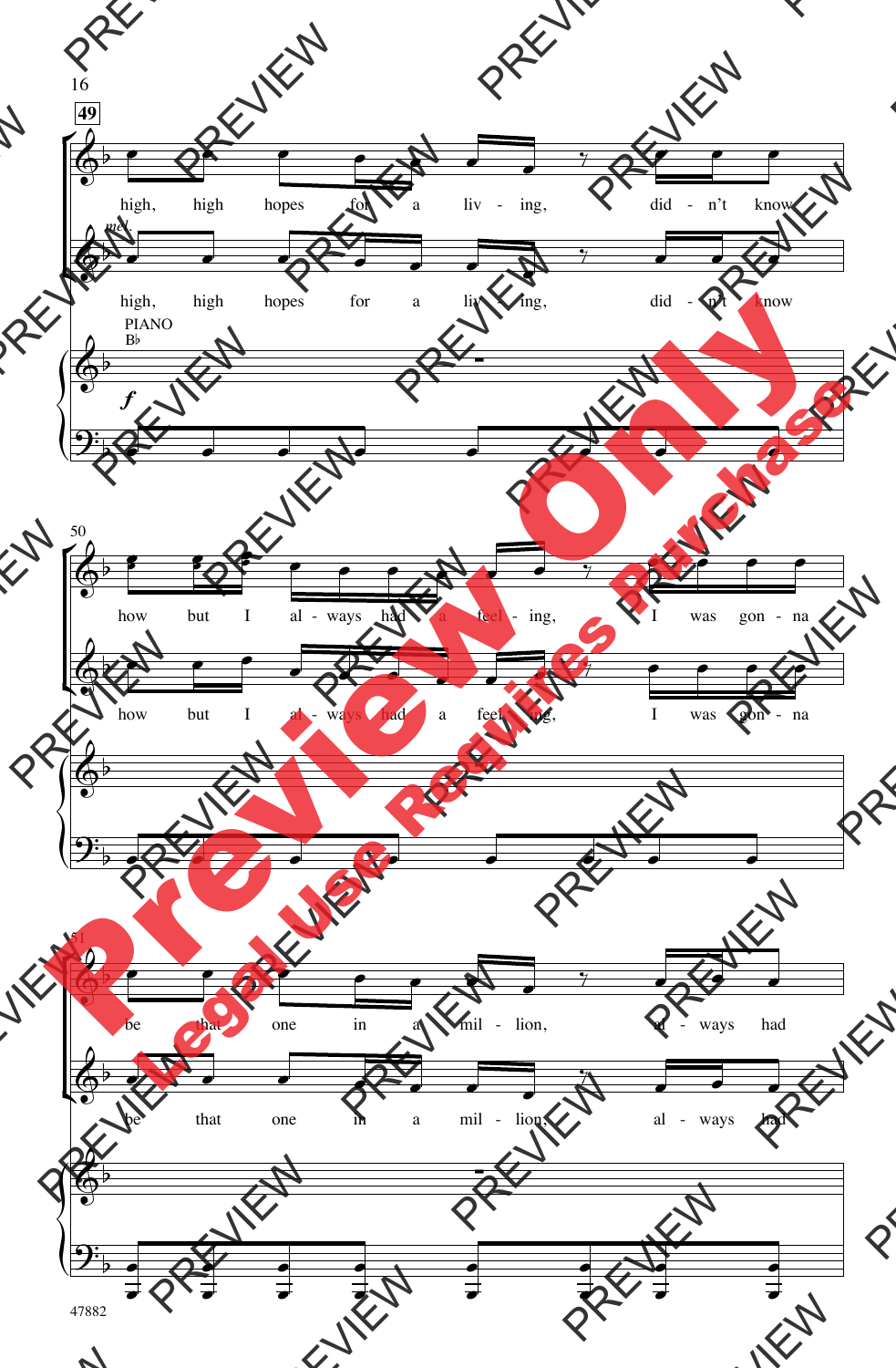![](_page_15_Figure_0.jpeg)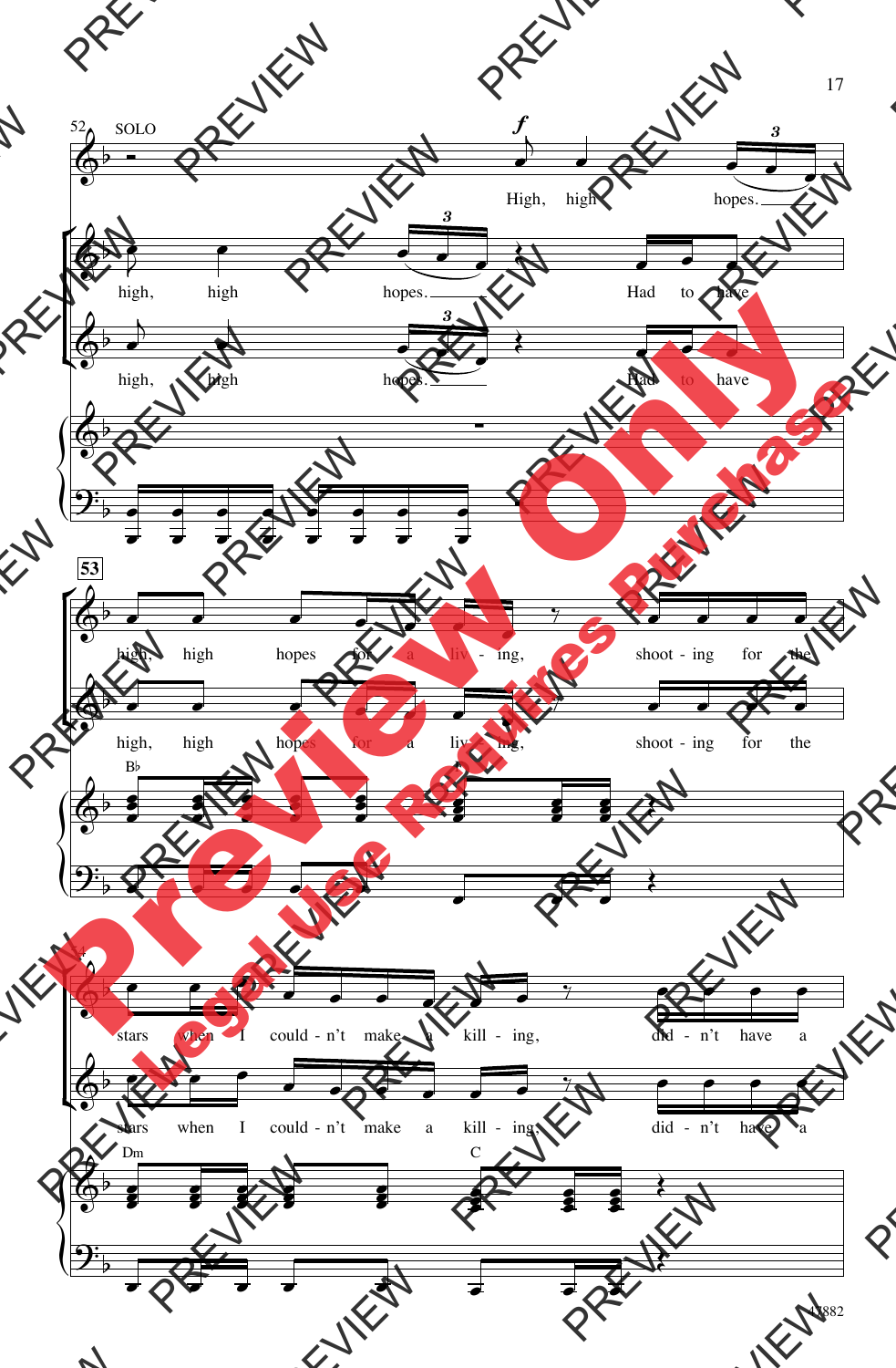![](_page_16_Figure_0.jpeg)